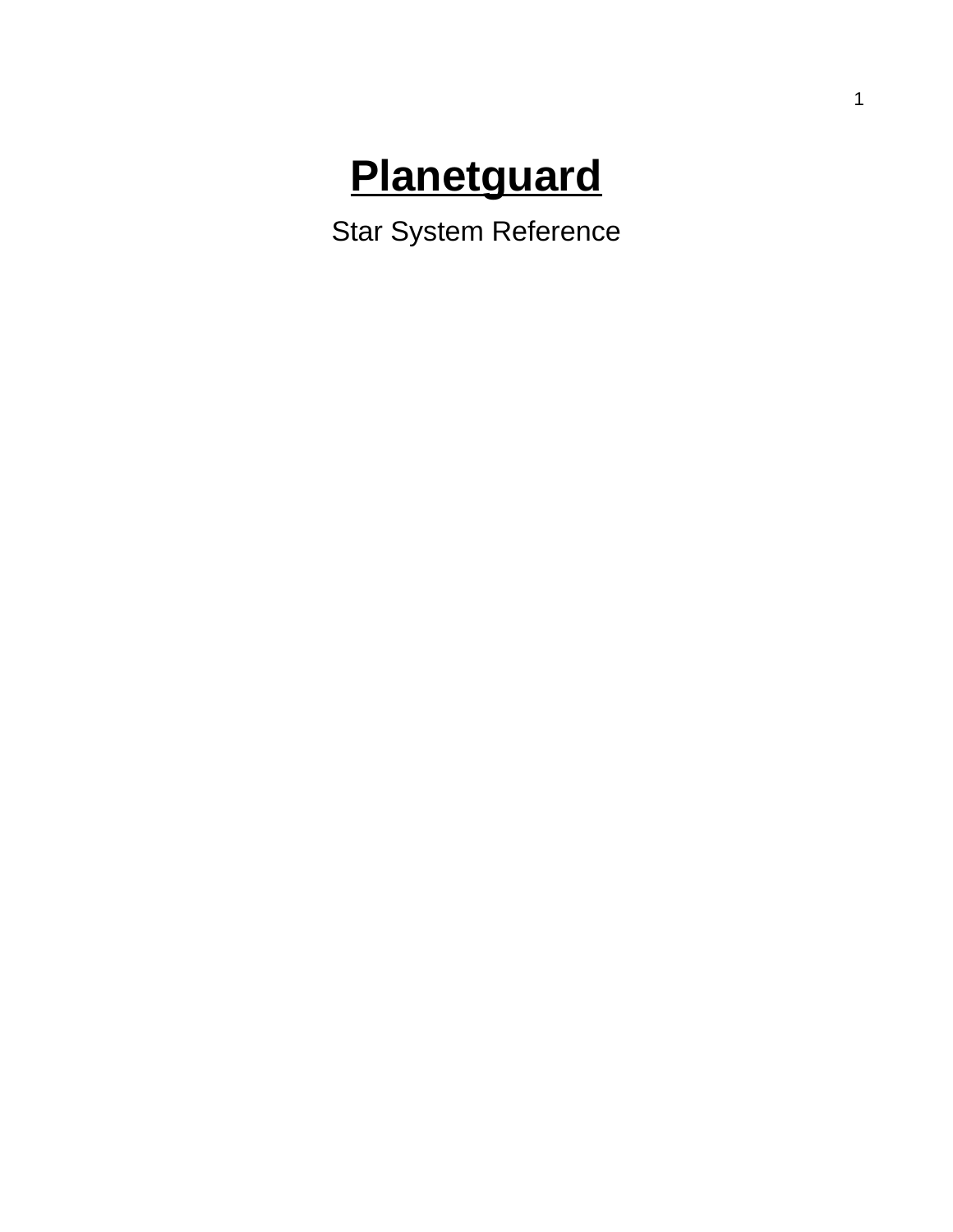### **Table of Contents**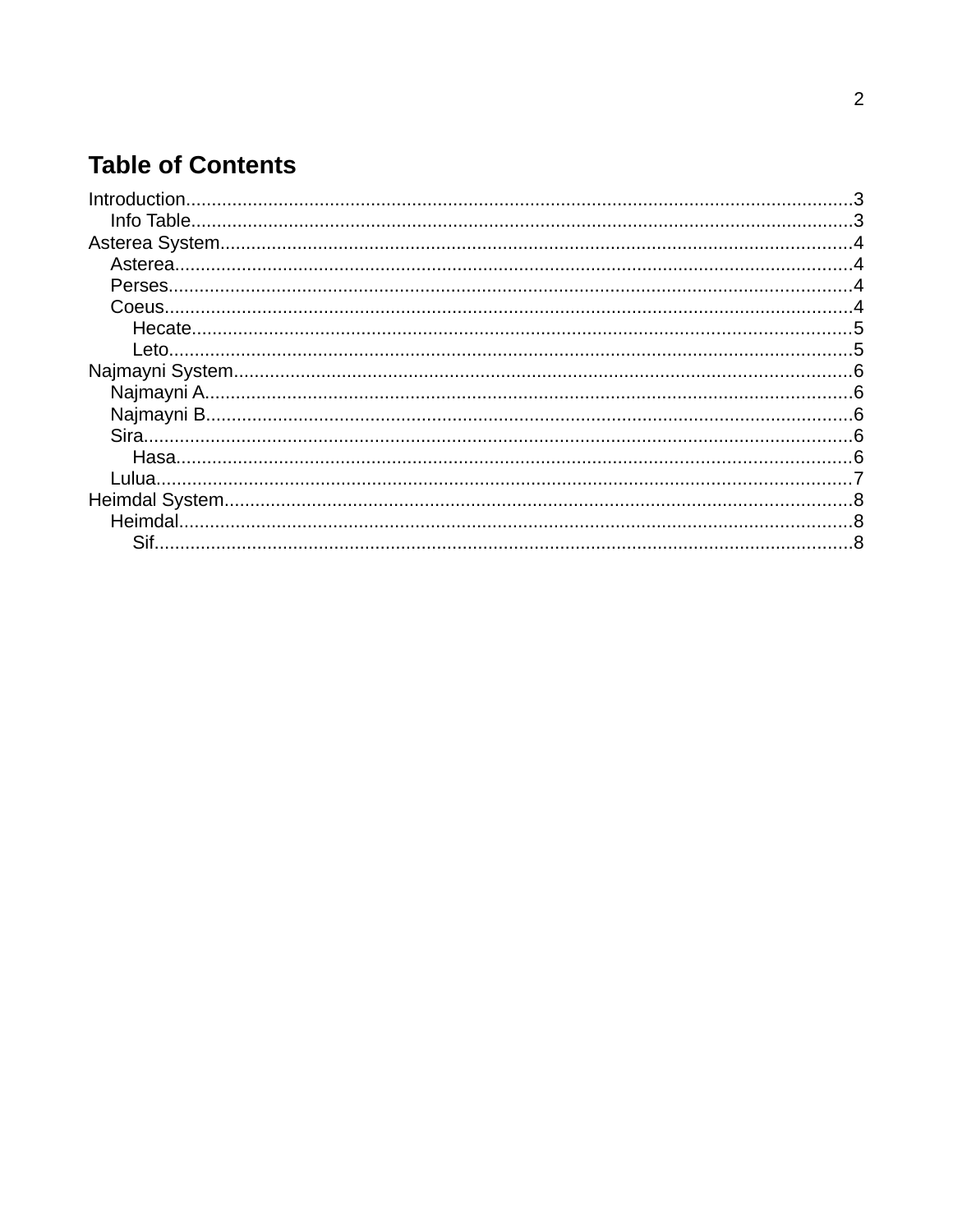# <span id="page-2-0"></span> **Introduction**

This document gives detailed information about each star system and their components. Headings and sub-headings indicate orbit hierarchy (with the exception of the system's main star(s)).

### <span id="page-2-1"></span> **Info Table**

Each system component will have a table with relevant information. The common entries are:

| Description  | A text description for display in-game. |
|--------------|-----------------------------------------|
| Nomenclature | Explanation of the name origin.         |
| Design Notes | Any additional notes.                   |

Stars have the following entries:

| Color                   | The color of the star.                                                                                                                                                                                                                 |
|-------------------------|----------------------------------------------------------------------------------------------------------------------------------------------------------------------------------------------------------------------------------------|
| <b>Luminosity Class</b> | Describes the general size of the star. Valid values are:<br><b>VII:</b> White Dwarf<br>• VI: Subdwarf<br>• V: Main Sequence / Dwarf<br>• IV: Subgiant<br><b>III</b> : Giant<br>• II: Bright Giant<br>• I: Supergiant<br>0: Hypergiant |

Planets and moons have the following entries:

| Type    | The type of planet. Valid types are:<br>Rocky<br>٠<br>Gas giant<br>Ice giant |
|---------|------------------------------------------------------------------------------|
| Geology | Description of the surface properties.                                       |
| Climate | Description of the atmosphere, weather, temperature, etc.                    |
| Flora   | Description of plant life.                                                   |
| Fauna   | Description of any animal life including microbial life.                     |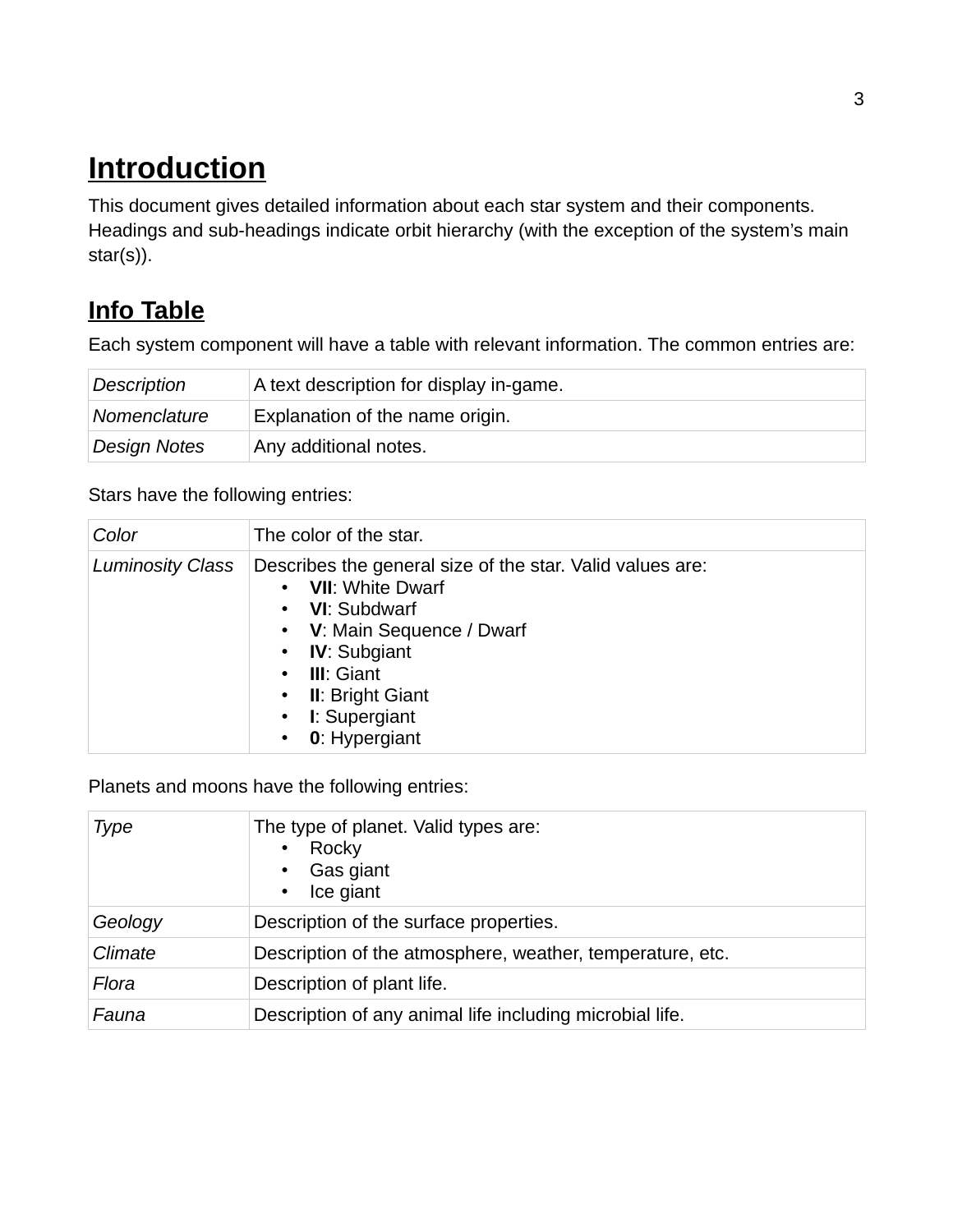# <span id="page-3-2"></span> **Asterea System**

| Description  |                           |
|--------------|---------------------------|
| Nomenclature | Named after Greek titans. |

### <span id="page-3-1"></span> **Asterea**

| Description                  |                                |
|------------------------------|--------------------------------|
| Nomenclature                 | <b>Greek titaness Asteria.</b> |
| Color                        | Orange-Red                     |
| Luminosity Class Giant (III) |                                |

#### <span id="page-3-0"></span> **Perses**

| <b>Description</b> |                                                                                                       |
|--------------------|-------------------------------------------------------------------------------------------------------|
| Nomenclature       | Greek titan Perses (whose name is derived from Greek meaning "to<br>sack", "to ravage", "to destroy") |
| Type               | Rocky                                                                                                 |
| Geology            | Grey surface with many impact craters and large canyons that resemble<br>scars.                       |
| Climate            | Very thin atmosphere.                                                                                 |

### **C oeus**

| Description  |                                                              |
|--------------|--------------------------------------------------------------|
| Nomenclature | Greek titan Coeus (father to Leto and grandfather to Hecate) |
| Type         | <b>Gas Giant</b>                                             |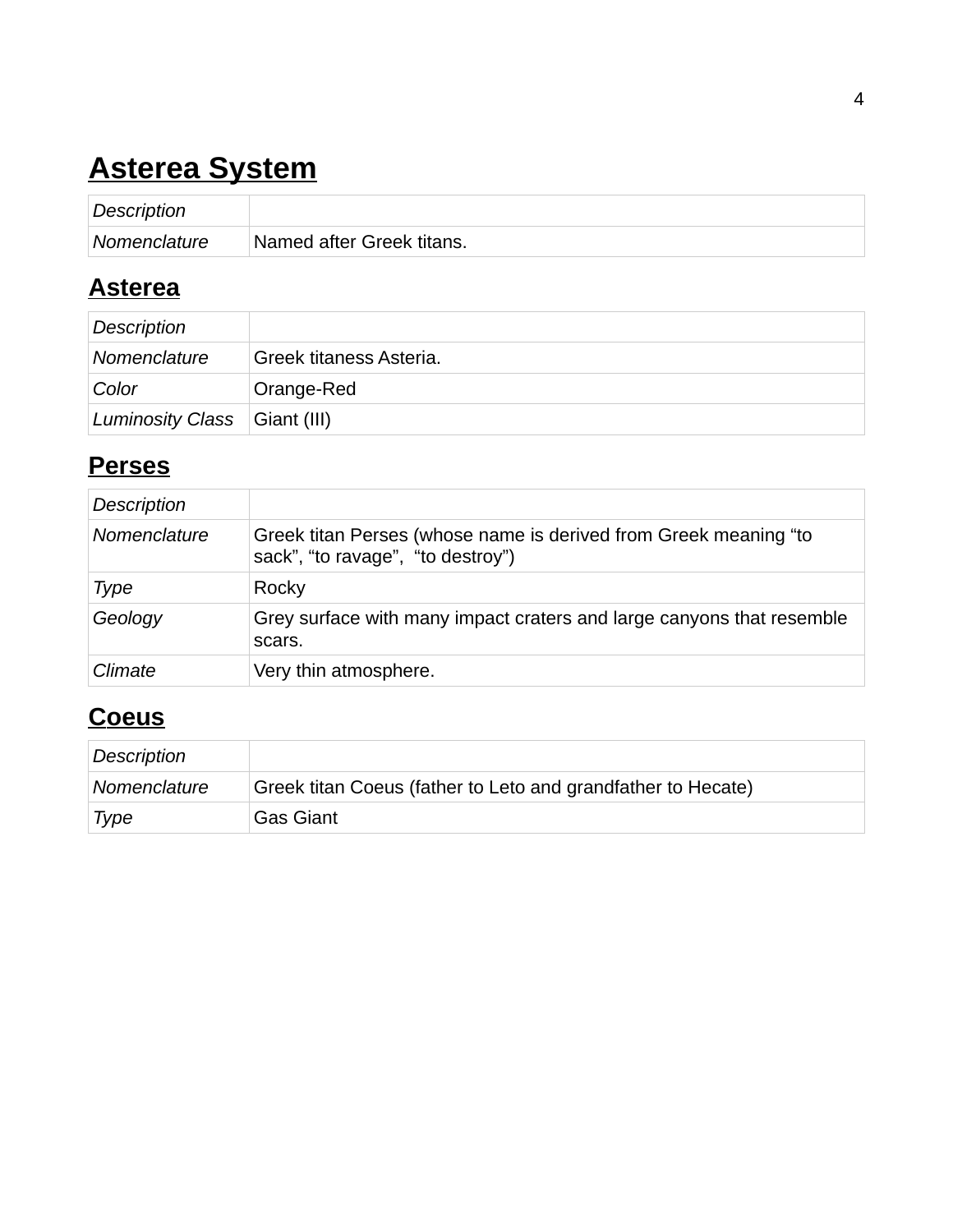#### <span id="page-4-1"></span> **Hecate**

| Description  |                                                                                                           |
|--------------|-----------------------------------------------------------------------------------------------------------|
| Nomenclature | Greek titaness Hecate, who is sometimes associated with crossroads<br>and doorways.                       |
| Type         | Rocky                                                                                                     |
| Geology      | Most areas are arid, with mountain ranges separating them. Expansive<br>oceans cover much of the surface. |
| Climate      | Earth-like climate with mild average temperatures. Has clouds and<br>familiar weather patterns of rain.   |
| Flora        | Simple mosses, algae, and fungi near bodies of water.                                                     |
| Fauna        | Microorganisms mostly inhabiting bodies of water.                                                         |

#### <span id="page-4-0"></span> **Leto**

| <b>Description</b> |                                                  |
|--------------------|--------------------------------------------------|
| Nomenclature       | <b>Greek titaness Leto.</b>                      |
| Type               | Rocky                                            |
| Geology            | Very contrasting surface of light and dark rock. |
| Climate            | No atmosphere.                                   |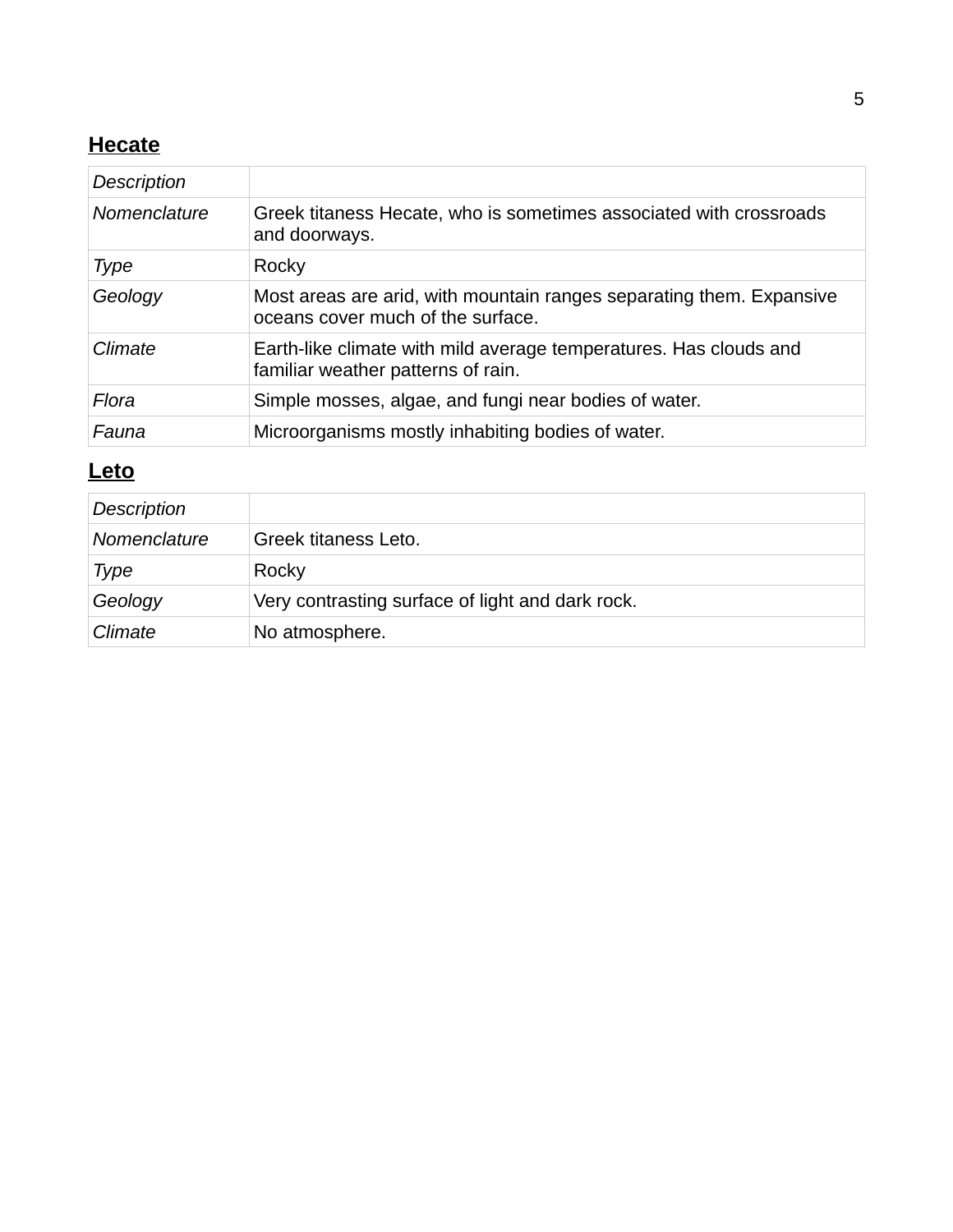# <span id="page-5-4"></span> **Najmayni System**

| Description         |                                                                                                                                     |
|---------------------|-------------------------------------------------------------------------------------------------------------------------------------|
| <i>Nomenclature</i> | Arabic-based naming convention (unfortunately have to rely on google<br>translate for now). Najmayni comes from Arabic "Two stars". |

# <span id="page-5-3"></span> **Najmayni A**

| <b>Description</b> |                                                                            |
|--------------------|----------------------------------------------------------------------------|
| Nomenclature       | Following naming convention for multiple star systems. A for primary star. |
| Color              | Yellow                                                                     |
|                    | Luminosity Class   Main Sequence (V)                                       |

# <span id="page-5-2"></span> **Najmayni B**

| <b>Description</b> |                                                                                 |
|--------------------|---------------------------------------------------------------------------------|
| Nomenclature       | Following naming convention for multiple star systems. B for secondary<br>star. |
| Color              | White                                                                           |
| Luminosity Class   | White Dwarf (VII)                                                               |

# <span id="page-5-1"></span> **Sira**

| Description  |                                                                                |
|--------------|--------------------------------------------------------------------------------|
| Nomenclature | Arabic "Desert" with some letters changed around.                              |
| Type         | Rocky                                                                          |
| Geology      | Vast sandy deserts and rocky mountains.                                        |
| Climate      | Hot with thick atmosphere. Somewhere between a Mars and Venus-like<br>climate. |

#### <span id="page-5-0"></span> **Hasa**

| Description  |                       |
|--------------|-----------------------|
| Nomenclature | Arabic "Stone"        |
| Type         | Rocky                 |
| Geology      | Brown stone and dust. |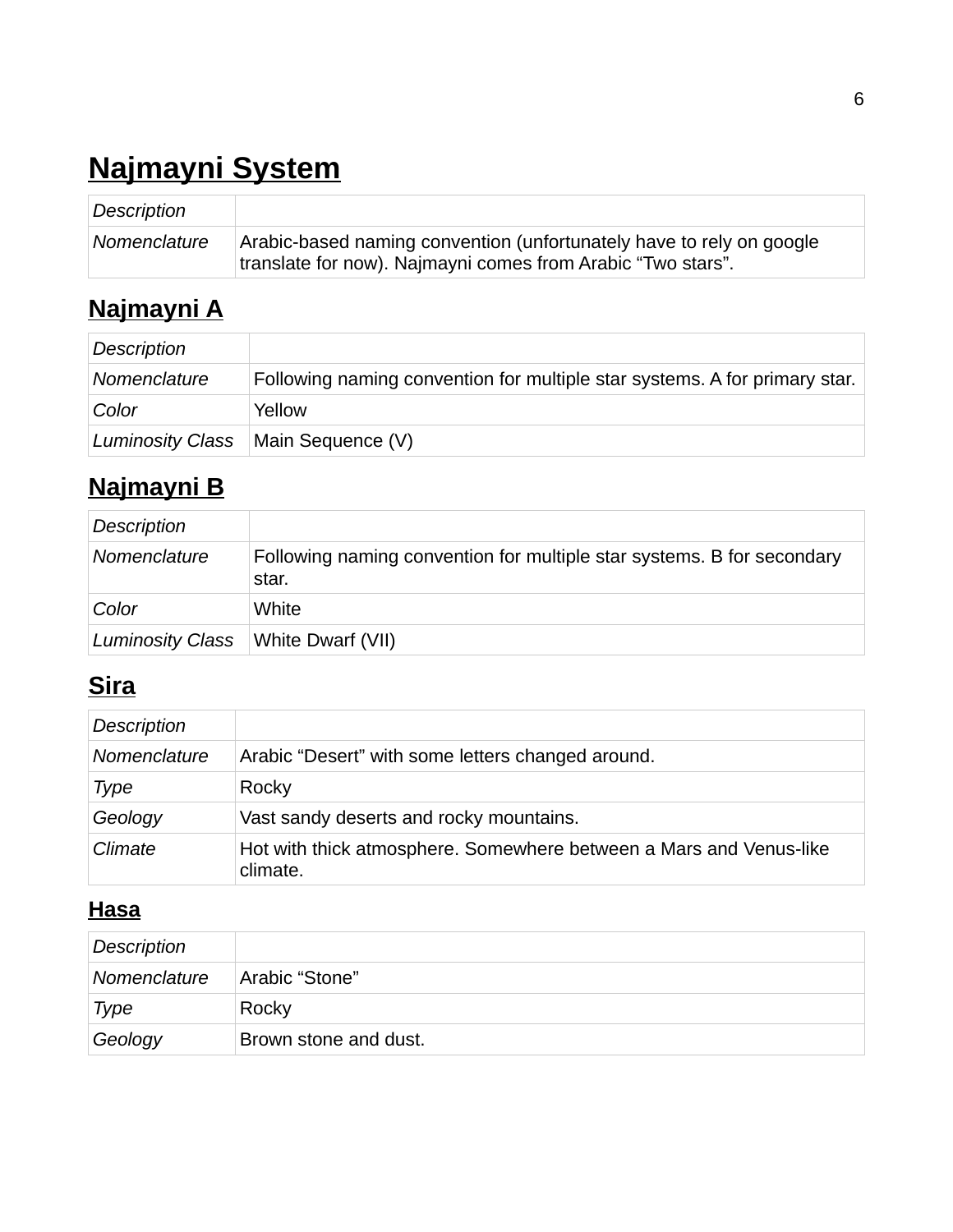# <span id="page-6-0"></span> **Lulua**

| <b>Description</b> |                                                      |
|--------------------|------------------------------------------------------|
| Nomenclature       | Arabic "Pearl"                                       |
| Type               | Rocky                                                |
| Geology            | White and off-white ices with a very smooth surface. |
| Climate            | Thin but visible atmosphere.                         |